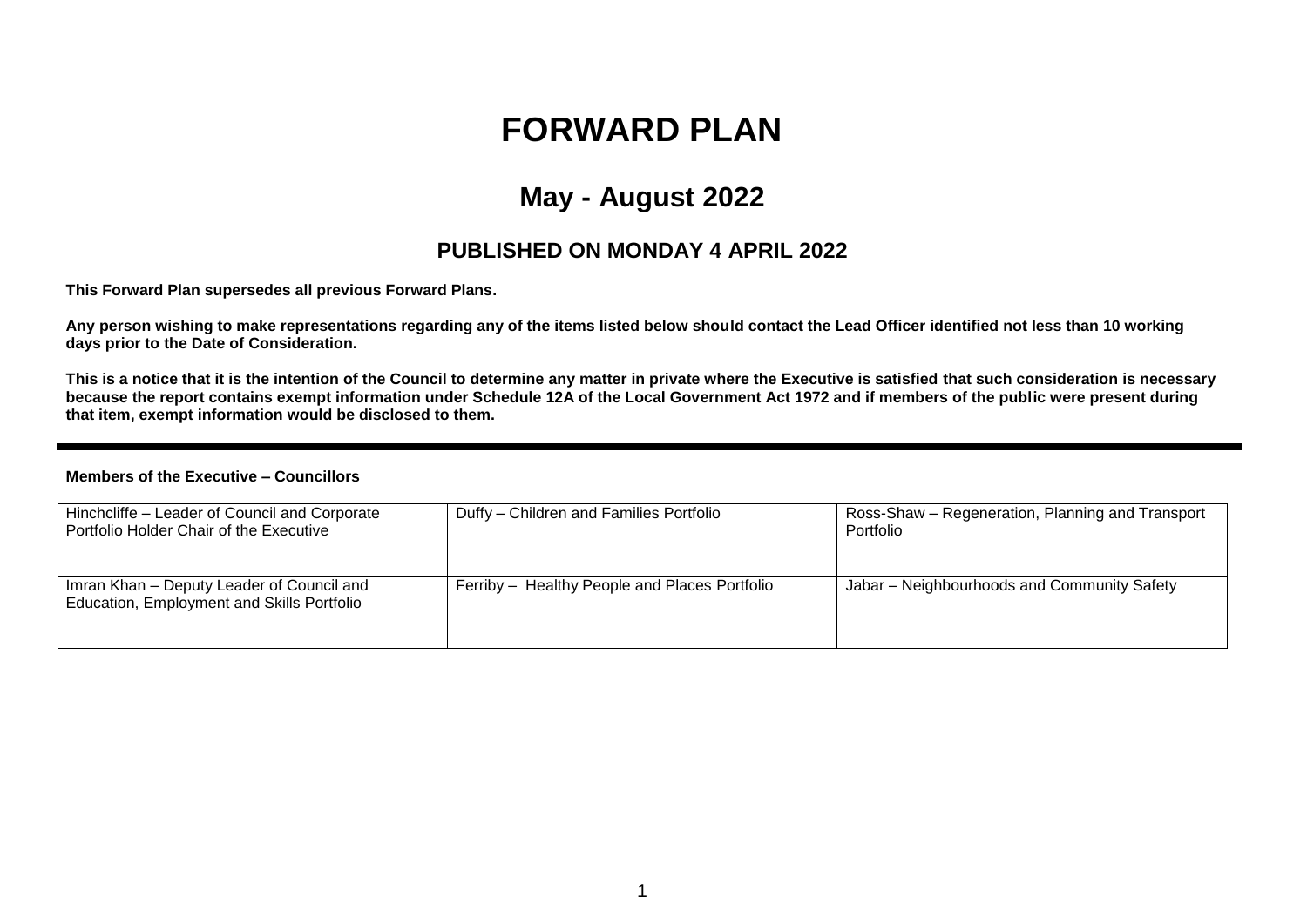### **A. PROGRAMME OF KEY DECISIONS TO BE MADE BY THE EXECUTIVE AND AGENDA ITEMS FOR THE EXECUTIVE**

A definition of what constitutes a key decision can be found in the "Publicity Arrangements for the Forward Plan 2007/08" on the Council's website or in part 1 of the Council's Constitution.

| No. | <b>Earliest Date of</b><br><b>Consideration</b> | <b>Decision Matter Description</b>                                                                                                                                                                                                                                                                                                     | Lead<br><b>Officer/Portfolio/Overview</b><br>and Scrutiny Area                                                                                                                                                                          | <b>Consultation</b><br>and Means of<br><b>Consultation</b>                         | <b>Documents</b><br>to be<br>submitted | <b>Public</b><br>ltem? |
|-----|-------------------------------------------------|----------------------------------------------------------------------------------------------------------------------------------------------------------------------------------------------------------------------------------------------------------------------------------------------------------------------------------------|-----------------------------------------------------------------------------------------------------------------------------------------------------------------------------------------------------------------------------------------|------------------------------------------------------------------------------------|----------------------------------------|------------------------|
| 1.  | 7 Jun 2022                                      | <b>Establishing the Bradford</b><br><b>Children's Company</b><br>A decision is required regarding<br>how the Company will be<br>established and how interactions<br>will work with other council<br>services.<br>The report will propose a scope<br>of services to be included which<br>will start the formal consultation<br>process. | Kersten England - OBE,<br>Chief Executive Tel: 01274<br>434353<br>kersten.england@bradford.<br>gov.uk<br><b>Children and Families</b><br>Portfolio Holder<br>Children's Services /<br>Corporate Overview &<br><b>Scrutiny Committee</b> | <b>Staff, Partners</b><br>and key<br>stakeholders<br>Detailed<br>consultation plan | Report                                 | Open                   |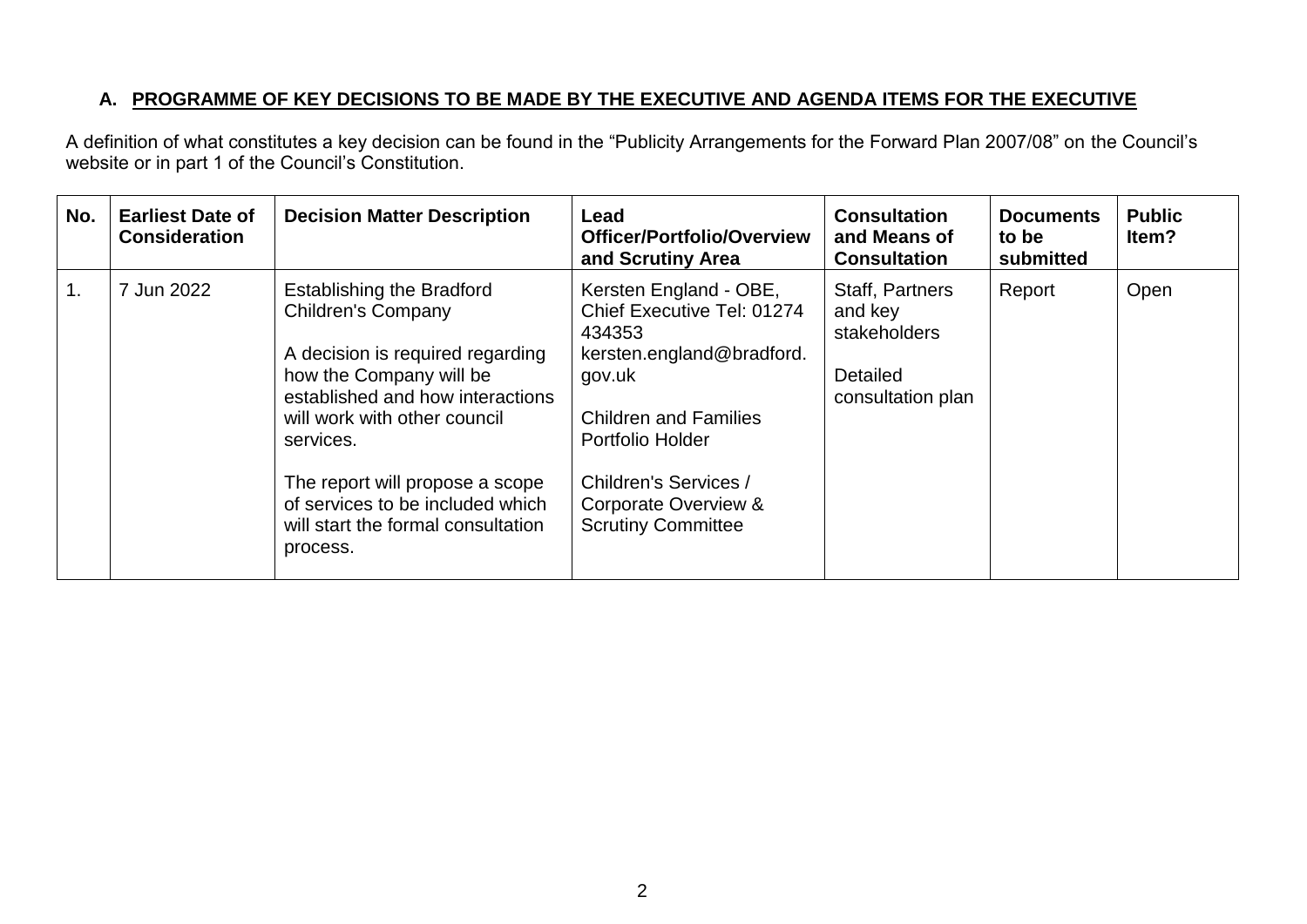| No. | <b>Earliest Date of</b><br><b>Consideration</b> | <b>Decision Matter Description</b>                                                                                                                                                                                                                                                                                                                                                                                                                                                                                                                                                                                                    | Lead<br><b>Officer/Portfolio/Overview</b><br>and Scrutiny Area                                                                                                                                                                 | <b>Consultation</b><br>and Means of<br><b>Consultation</b>                                                                        | <b>Documents</b><br>to be<br>submitted | <b>Public</b><br>Item? |
|-----|-------------------------------------------------|---------------------------------------------------------------------------------------------------------------------------------------------------------------------------------------------------------------------------------------------------------------------------------------------------------------------------------------------------------------------------------------------------------------------------------------------------------------------------------------------------------------------------------------------------------------------------------------------------------------------------------------|--------------------------------------------------------------------------------------------------------------------------------------------------------------------------------------------------------------------------------|-----------------------------------------------------------------------------------------------------------------------------------|----------------------------------------|------------------------|
| 2.  | 7 Jun 2022                                      | <b>Transforming Cities Fund</b><br>Programme Update & Scheme<br><b>Delivery Approvals</b><br>To provide Executive with an<br>update on the development of the<br><b>Transforming Cities Fund</b><br>portfolio of projects.<br>It will also request that delegated<br>authority be given to the Strategic<br>Director Place in consultation<br>with the portfolio holder to<br>progress a range of issues to<br>ensure delivery of the scheme<br>within the required timescales in<br>addition to considering the need<br>for CPO powers.<br><b>Transforming Cities Fund</b><br>Programme Update & Scheme<br><b>Delivery Approvals</b> | Richard Gelder Tel: 01274<br>437603<br>Richard.gelder@bradford.g<br>ov.uk<br>Regeneration, Planning and<br><b>Transport Portfolio Holder</b><br>Regeneration &<br><b>Environment Overview and</b><br><b>Scrutiny Committee</b> | Portfolio Holder<br><b>Key Stakeholders</b><br><b>Local Ward</b><br><b>Councillors</b><br><b>Briefings and</b><br><b>Meetings</b> | Report                                 | Open                   |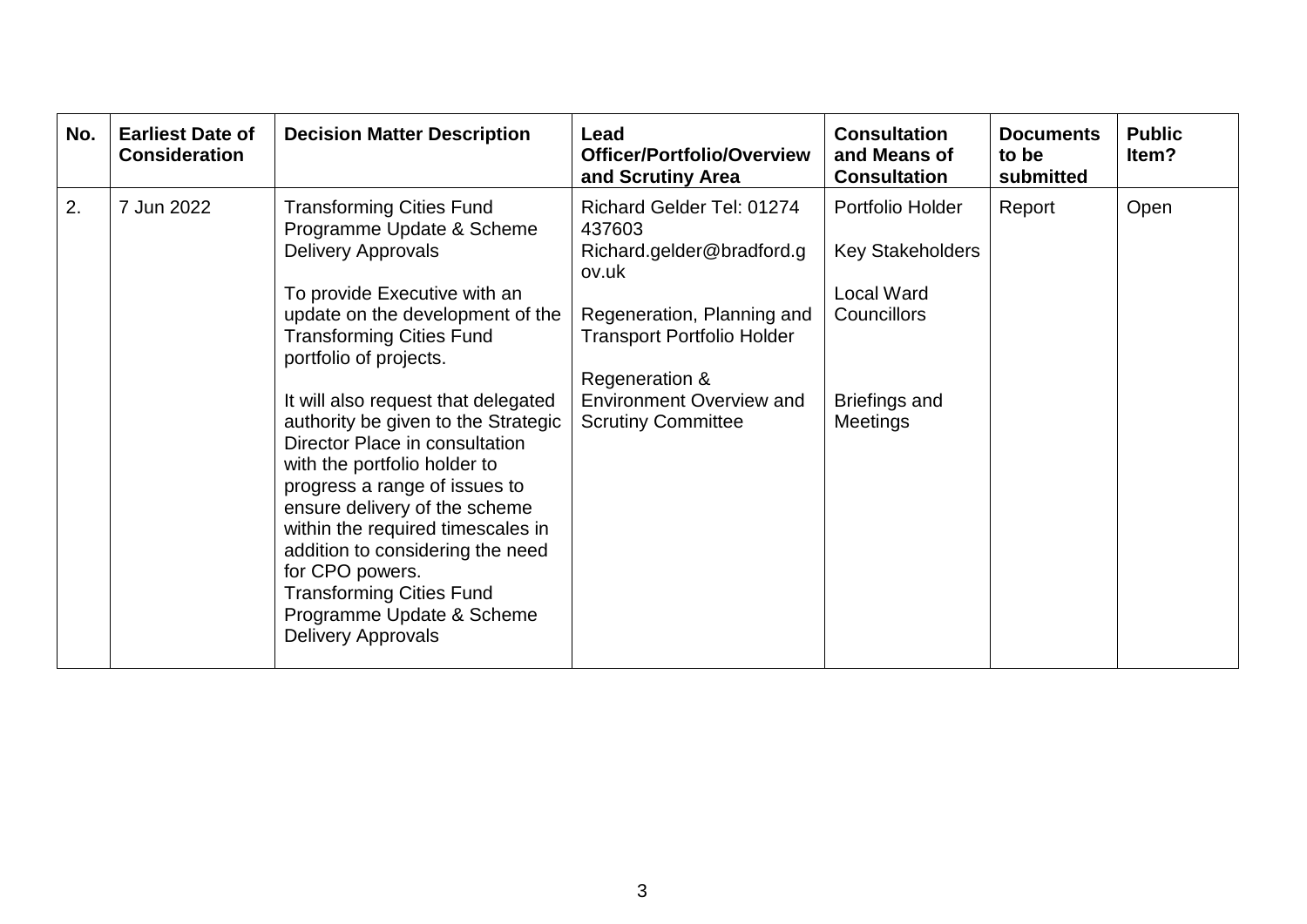| No. | <b>Earliest Date of</b><br><b>Consideration</b> | <b>Decision Matter Description</b>                                                                                                                                                                                                                                                                                                                                                 | Lead<br><b>Officer/Portfolio/Overview</b><br>and Scrutiny Area                                                                                                                                                   | <b>Consultation</b><br>and Means of<br><b>Consultation</b> | <b>Documents</b><br>to be<br>submitted | <b>Public</b><br>Item? |
|-----|-------------------------------------------------|------------------------------------------------------------------------------------------------------------------------------------------------------------------------------------------------------------------------------------------------------------------------------------------------------------------------------------------------------------------------------------|------------------------------------------------------------------------------------------------------------------------------------------------------------------------------------------------------------------|------------------------------------------------------------|----------------------------------------|------------------------|
| 3.  | 7 Jun 2022                                      | <b>Housing Revenue Account</b><br><b>Review and Next Steps</b><br>To consider the opening of the<br>HRA supported by a clear<br><b>Business Model and Plan</b>                                                                                                                                                                                                                     | Jason Longhurst<br>Regeneration, Planning and<br><b>Transport Portfolio Holder</b><br>Regeneration and<br><b>Environment Overview &amp;</b><br><b>Scrutiny Committee</b>                                         | Portfolio Holder<br><b>DLUHC</b><br><b>Briefings</b>       | Report                                 | Open                   |
| 4.  | 7 Jun 2022                                      | City of Culture 2025<br>What opportunities are available<br>to us to deliver and build on. How<br>can we maximise momentum and<br>continue the commitment to<br>culture & creative industries as<br>driver to support our ambitions for<br>clean growth.<br>The report will seek Executive's<br>approval of different options to<br>capitalise on the City of culture<br>2025 bid. | Nicola Greenan<br>nicola.greenan'bradford.gov<br>.uk@moderngov.co.uk<br><b>Healthy People and Places</b><br>Portfolio Holder<br>Regeneration &<br><b>Environment Overview &amp;</b><br><b>Scrutiny Committee</b> | Public<br>Statutory<br>Consultees<br><b>Stakeholders</b>   | Report                                 | Open                   |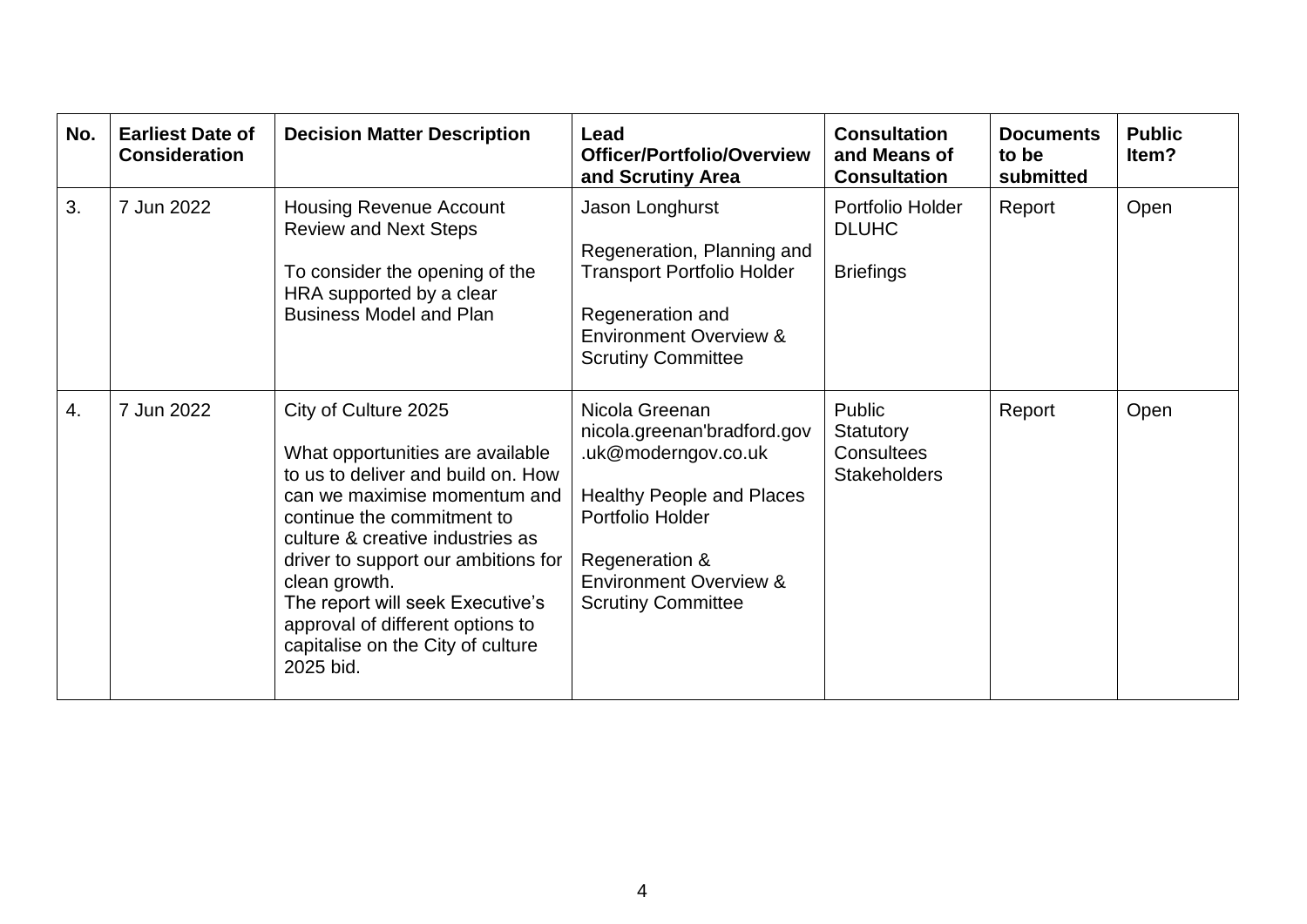| No. | <b>Earliest Date of</b><br><b>Consideration</b>                   | <b>Decision Matter Description</b>                                                                                                                                               | Lead<br><b>Officer/Portfolio/Overview</b><br>and Scrutiny Area                                                                | <b>Consultation</b><br>and Means of<br><b>Consultation</b> | <b>Documents</b><br>to be<br>submitted | <b>Public</b><br>ltem? |  |  |
|-----|-------------------------------------------------------------------|----------------------------------------------------------------------------------------------------------------------------------------------------------------------------------|-------------------------------------------------------------------------------------------------------------------------------|------------------------------------------------------------|----------------------------------------|------------------------|--|--|
| 5.  | 7 Jun 2022                                                        | <b>Fostering Allowances</b><br>Report seeking approval of<br>proposals for fostering<br>allowances following review.                                                             | <b>Children and Families</b><br>Portfolio Holder<br><b>CHildren's Services</b><br><b>Overview &amp; Scrutiny</b><br>Committee | <b>No</b><br>Not applicable                                | Report                                 | Open                   |  |  |
| 6.  | 7 Jun 2022                                                        | Development of In-House<br><b>Residential Provision</b><br>Report seeking approval to<br>progress additional in-house<br>residential provision for children<br>and young people. | <b>Children and Families</b><br>Portfolio Holder<br><b>Children's Services</b><br><b>Overview &amp; Scrutiny</b><br>Committee | <b>No</b><br>Not applicable                                | Report                                 | Open                   |  |  |
|     | <b>B.PROGRAMME OF KEY DECISIONS TO BE MADE BY AREA COMMITTEES</b> |                                                                                                                                                                                  |                                                                                                                               |                                                            |                                        |                        |  |  |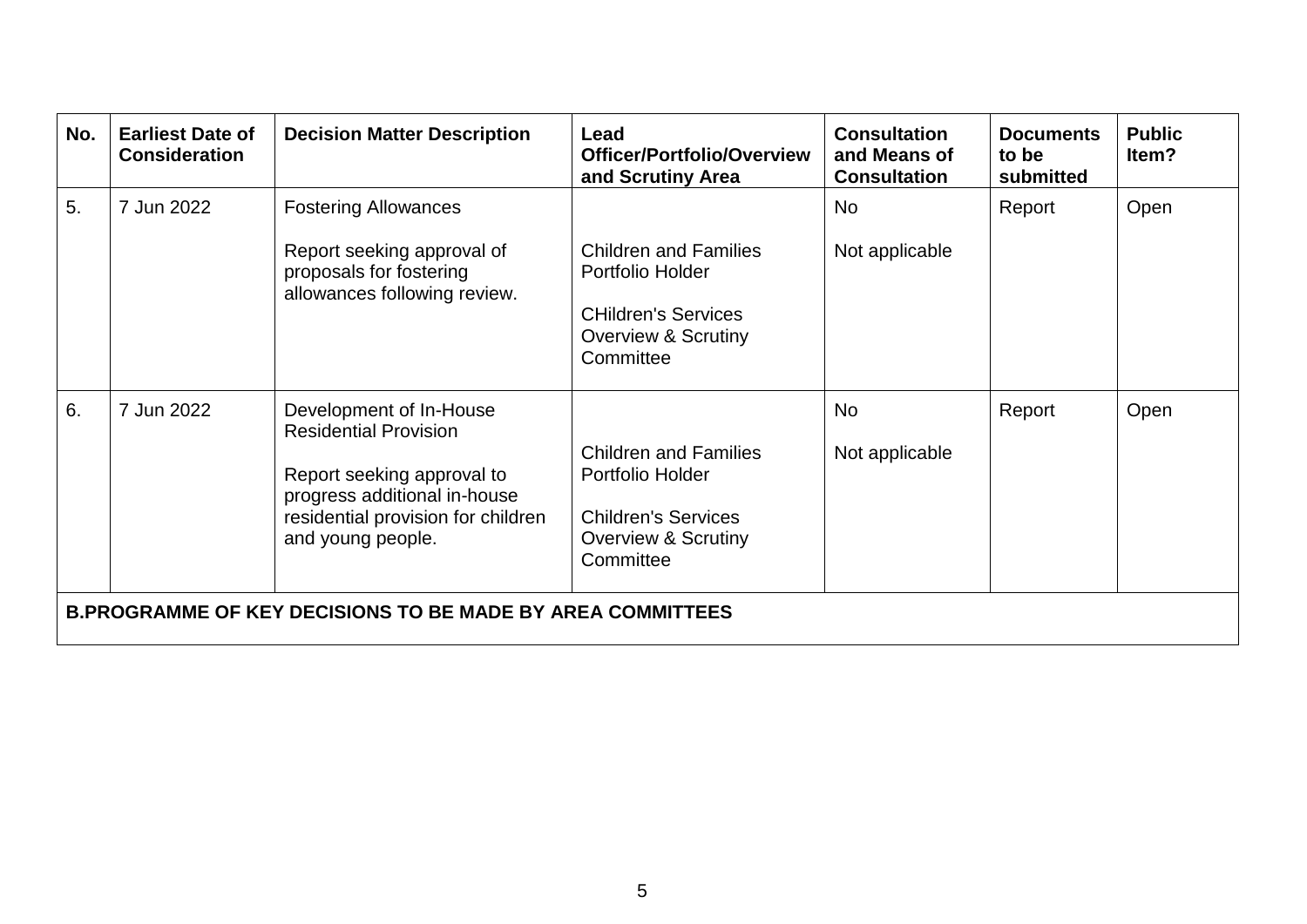| No. | <b>Earliest Date of</b><br><b>Consideration</b> | <b>Decision Matter Description</b>                                                                                                                          | Lead<br>Officer/Portfolio/Overview<br>and Scrutiny Area                                                                                                                                                          | <b>Consultation</b><br>and Means of<br><b>Consultation</b> | <b>Documents</b><br>to be<br>submitted | <b>Public</b><br>ltem? |
|-----|-------------------------------------------------|-------------------------------------------------------------------------------------------------------------------------------------------------------------|------------------------------------------------------------------------------------------------------------------------------------------------------------------------------------------------------------------|------------------------------------------------------------|----------------------------------------|------------------------|
| 1.  | <b>Bradford East</b><br><b>Area Committee</b>   | Bradford East Locality Plan 2022-<br>2025<br>This report presents the Bradford<br>East Locality Plan 2022-2025 for<br>approval by the Area Committee.       | Louise Williams Tel: 01274<br>431066<br>louise.williams@bradford.go<br>v.uk<br>Leader of Council and<br><b>Corporate Portfolio</b><br><b>Health and Social Care</b><br><b>Overview and Scrutiny</b><br>Committee | N/A<br>N/A                                                 | Area<br>Committee<br>Report            | Open                   |
| 2.  | <b>Bradford West</b><br><b>Area Committee</b>   | <b>Bradford West Locality Plan</b><br>2022-2025<br>This report presents the Bradford<br>West Locality Plan 2022-2025 for<br>approval by the Area Committee. | Noreen Akhtar<br>noreen.akhtar@bradford.go<br>v<br>Leader of Council and<br><b>Corporate Portfolio</b><br><b>Health &amp; Social Care</b><br><b>Overview &amp; Scrutiny</b><br>Committee                         | Area Committee<br><b>Area Committee</b>                    | Area<br>Committee<br>Report            | Open                   |